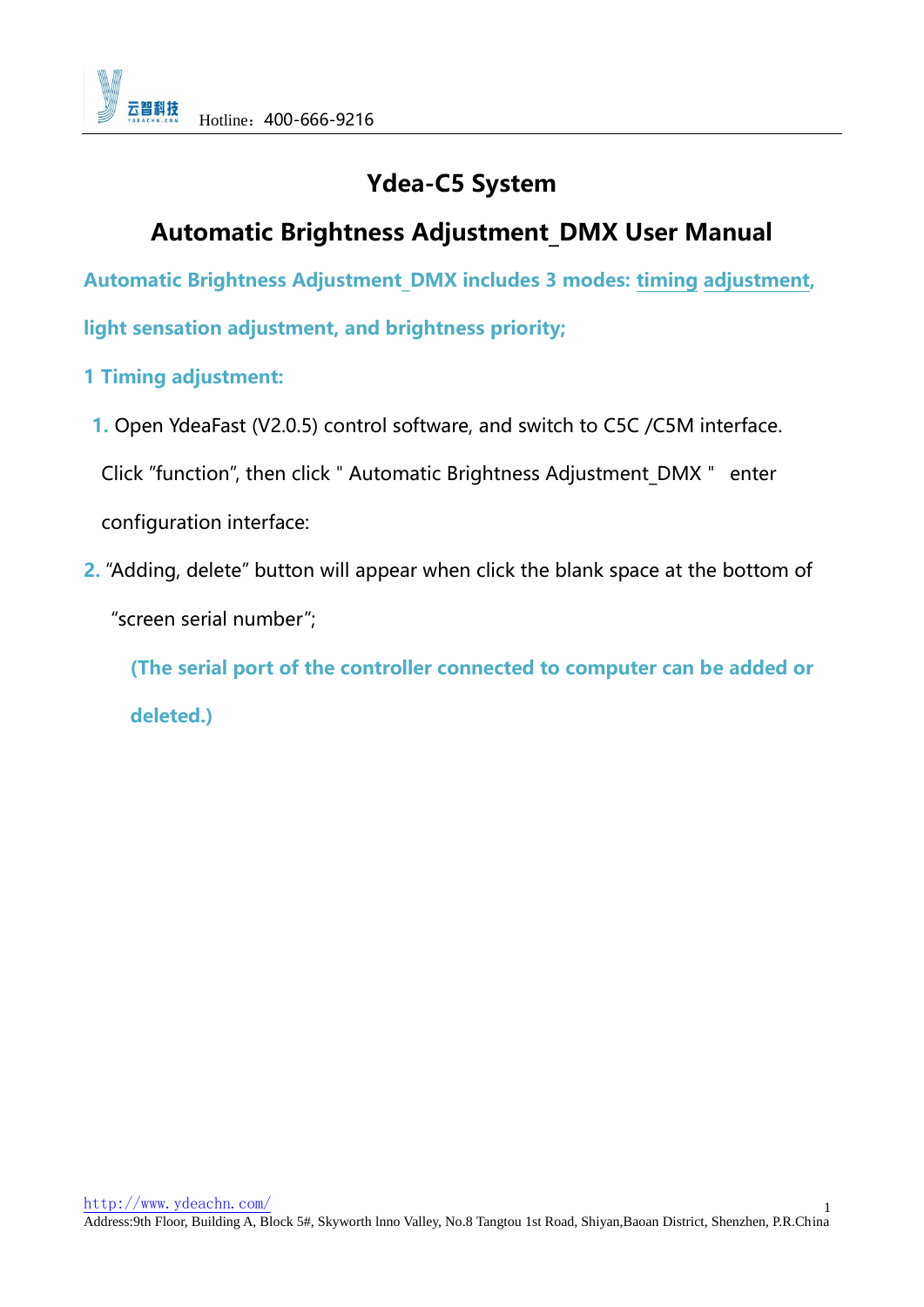| <b><i><u>YdeaFast</u></i></b> |                                        |                          |          | $\mathbf{x}$        |
|-------------------------------|----------------------------------------|--------------------------|----------|---------------------|
| -LED-                         | O Timing Adjustment O Light Adjustment |                          |          | Time<br>Synchronous |
| Led Index                     |                                        | Control Serial           | Current  | Current             |
|                               |                                        | COM4                     | 0        | Sensor              |
|                               |                                        | COM4                     | 0        | Sensor              |
|                               |                                        | ш                        |          | ħ                   |
|                               |                                        |                          |          |                     |
| LED1-                         |                                        |                          |          |                     |
| Time(h):                      | 17:19                                  | $\leftarrow$ To<br>17:19 | ÷        |                     |
| Light:                        | $\mathbf{1}$                           | Add (A)                  |          | Delete(D)           |
| Index                         | Start Time                             | End Time                 | Light    |                     |
|                               | 17:19                                  | 17:20                    |          |                     |
| 2                             | 17:21                                  | 17:22                    | 10       |                     |
| 3<br>4                        | 17:22<br>17:24                         | 17:23<br>17:25           | 30<br>40 |                     |
|                               |                                        |                          |          |                     |
|                               |                                        |                          |          |                     |

(Picture 1 Main interface)

**Remark:COM4 is the serial port of the controller connected to the current** 

## **computer. It can be added when clicked.**

**3.** The configuration of the timing adjustment can be shown as below, which includes:

time synchronization, beginning and ending time, brightness value, adding and

delete.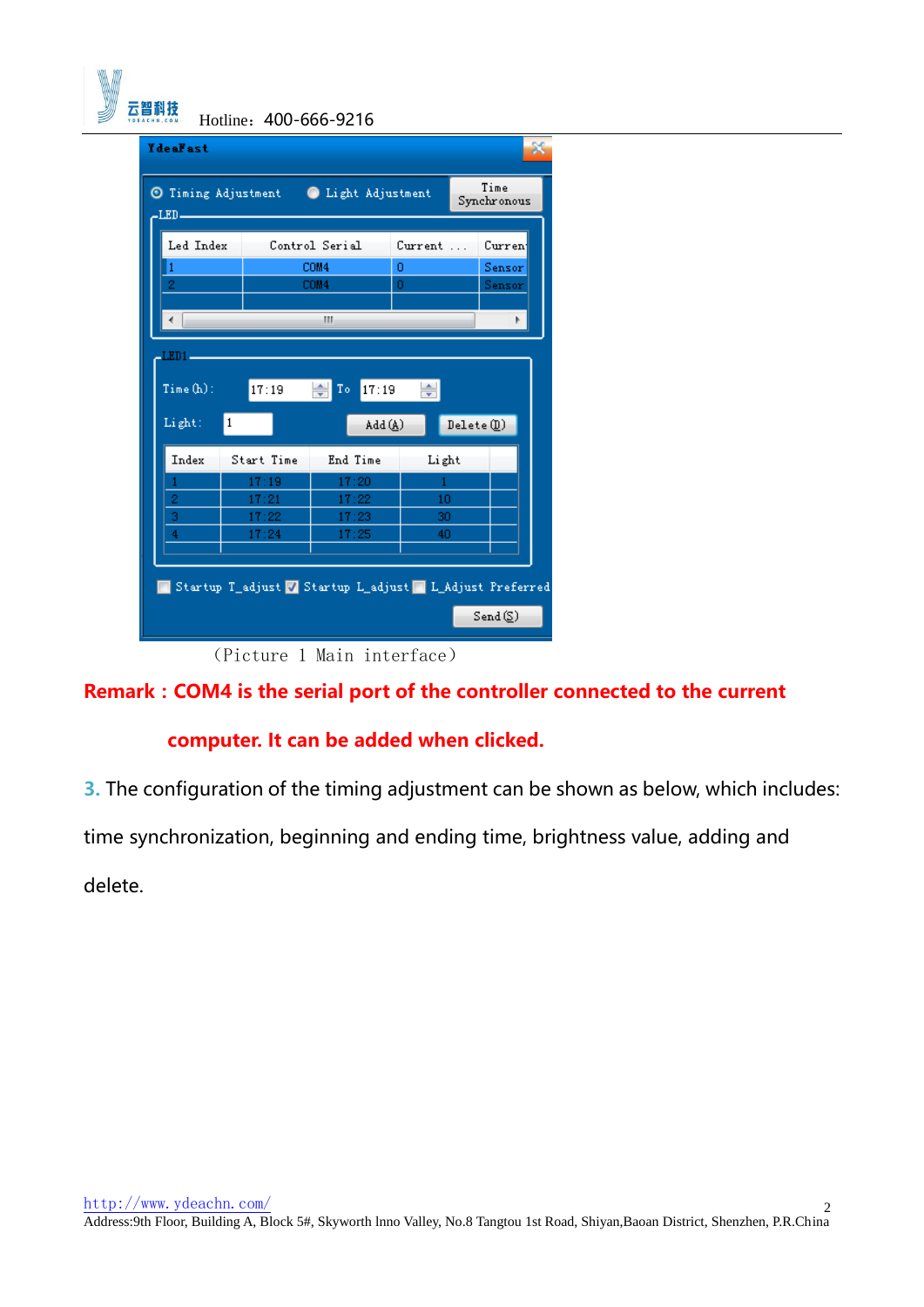

| <b>YdeaFast</b>                                                         |   |            |                                                        |         |  |                  |  |
|-------------------------------------------------------------------------|---|------------|--------------------------------------------------------|---------|--|------------------|--|
| Time<br>O Timing Adjustment O Light Adjustment<br>Synchronous<br>-LED – |   |            |                                                        |         |  |                  |  |
| Led Index                                                               |   |            | Control Serial                                         | Current |  | Curren           |  |
| 2                                                                       |   |            | COM4<br>COM4                                           | o<br>0  |  | Sensor<br>Sensor |  |
|                                                                         |   |            | ш                                                      |         |  | Þ                |  |
| LED1.                                                                   |   |            |                                                        |         |  |                  |  |
| Time(h):                                                                |   | 17:19      | ÷<br>17:19<br>To                                       |         |  |                  |  |
| Light:                                                                  | 1 |            | Add (A)                                                |         |  | Delete(D)        |  |
| Index                                                                   |   | Start Time | End Time                                               | Light   |  |                  |  |
|                                                                         |   | 17:19      | 17:20                                                  | 1       |  |                  |  |
| $\overline{c}$                                                          |   | 17:21      | 17:22                                                  | 10      |  |                  |  |
| 3                                                                       |   | 17:22      | 17:23                                                  | 30      |  |                  |  |
| 4                                                                       |   | 17:24      | 17:25                                                  | 40      |  |                  |  |
|                                                                         |   |            |                                                        |         |  |                  |  |
|                                                                         |   |            | Startup T_adjust Z Startup L_adjust L_Adjust Preferred |         |  |                  |  |
|                                                                         |   |            |                                                        |         |  | Send(S)          |  |

(Picture 2 Timing adjustment interface)

**Time synchronization:** synchronize the time of PC and machin;

**Beginning and ending time:** After setting the time synchronization, set the time of

the screen starting;

**Brightness value:** control brightness value;

**Adding:** after setting beginning & ending time and brightness value, click to create a

controlling strategy in the list below;

**Remark: when time setting is overlapping, it should give priority to the control** 

**strategy with lower serial number.**

**Delete:** click the strategy unneeded then click "delete" to clear it;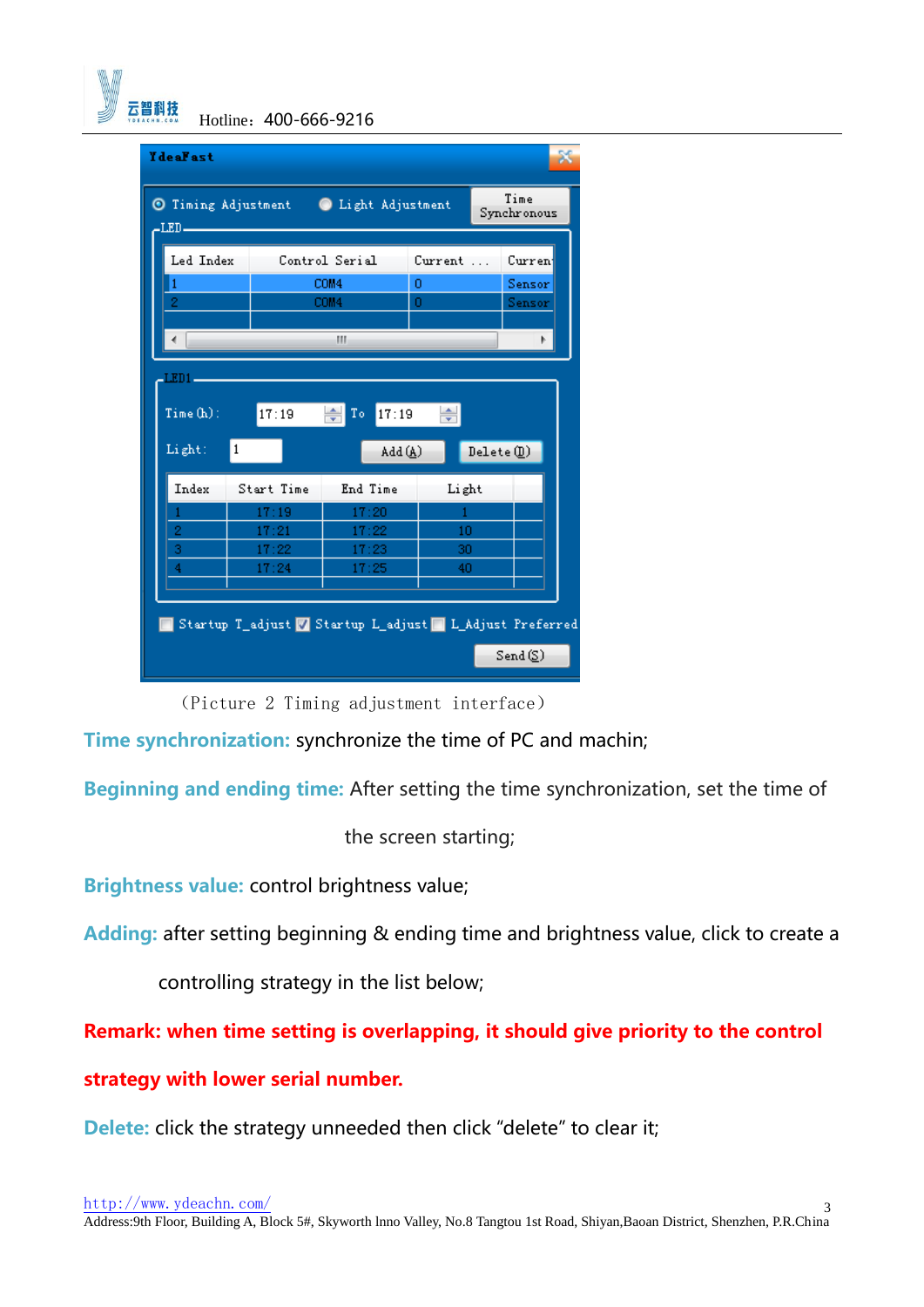

**Remark: When there is no controlling strategy, take the brightness manually** 

## **setting as the default brightness value;**

#### **2.Method of time setting:**

| <b><i><u>IdeaFast</u></i></b>                                          |                                                      |                              |                 |           |  |  |  |
|------------------------------------------------------------------------|------------------------------------------------------|------------------------------|-----------------|-----------|--|--|--|
| Time<br>O Timing Adjustment . Light Adjustment<br>Synchronous<br>-LED- |                                                      |                              |                 |           |  |  |  |
| Led Index                                                              |                                                      | Control Serial               | $Current \dots$ | Current   |  |  |  |
| 1                                                                      |                                                      | <b>COM15</b>                 | 100             | Sensor    |  |  |  |
|                                                                        |                                                      | ш                            |                 | ħ         |  |  |  |
| $LEDI -$                                                               |                                                      |                              |                 |           |  |  |  |
| Time(h):                                                               | 17:23                                                | $\Rightarrow$<br>To<br>17:23 | ÷               |           |  |  |  |
| Light:                                                                 | 1                                                    | Add (A)                      |                 | Delete(D) |  |  |  |
| Index                                                                  | Start Time                                           | End Time                     | Light           |           |  |  |  |
|                                                                        | 09:23                                                | 23:59                        | 100             |           |  |  |  |
| 2                                                                      | 00:00                                                | 09:13                        | 120             |           |  |  |  |
|                                                                        |                                                      |                              |                 |           |  |  |  |
|                                                                        |                                                      |                              |                 |           |  |  |  |
|                                                                        | Startup T_adjust Startup L_adjust L_Adjust Preferred |                              |                 |           |  |  |  |
|                                                                        |                                                      |                              |                 | Send(S)   |  |  |  |

(picture 3 timing setting)

- **1.** When set up time, it can't be set beyond 23:59:59, that is to say, the setting time can't cross the day;
- **2.** If time need to set for next day, it requires to increase time bucket: XX XX XX ---

23.59.59 (the time bucket of current day),  $0:0:0$  --- XX XX XX (the time wanted), as shown above;

## **3. Start and use the timing adjustment mode:**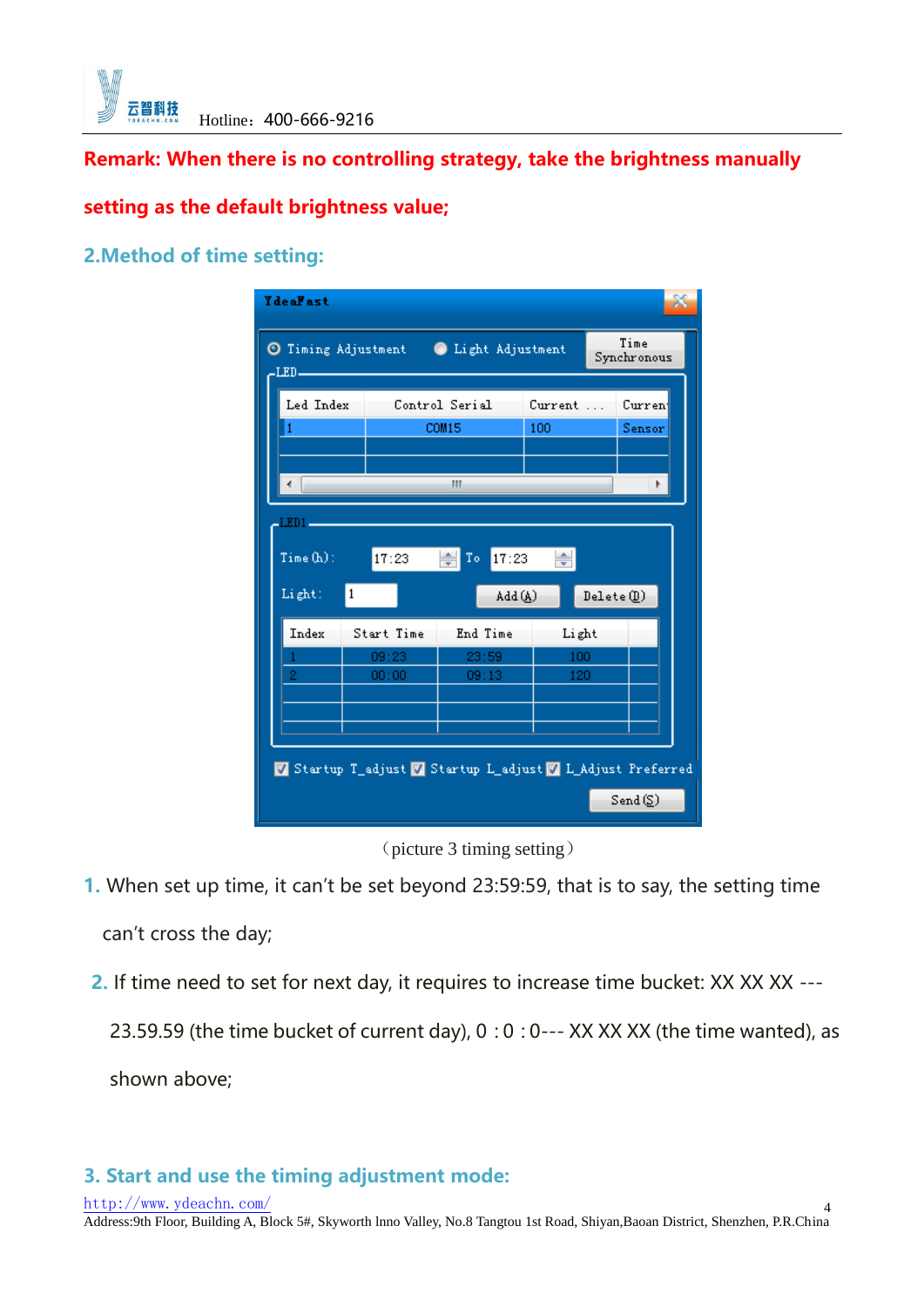

**1.**Tick the option of "timing adjustment "and" start timing adjustment "at the menu above.(When tick the " start timing adjustment " the brightness can only

be adjusted in the mode of "timing adjustment ") ;

**2.**Click "time synchronization";

**3.** Set the beginning & ending time and brightness value;

**4**.Click "adding" to create a corresponding controlling strategy;

**5.**Click the unwanted controlling strategy and choose "delete" to clear it;

**6.**Finally click "finish";

## **Remarks:**

**1. When start timing adjustment, the information of timing adjustment can be sent to current controller via host computer;**

**2.When finish sending, the connection between computer and controller** 

**can be cut;**

# **2 Light sensation adjustment:**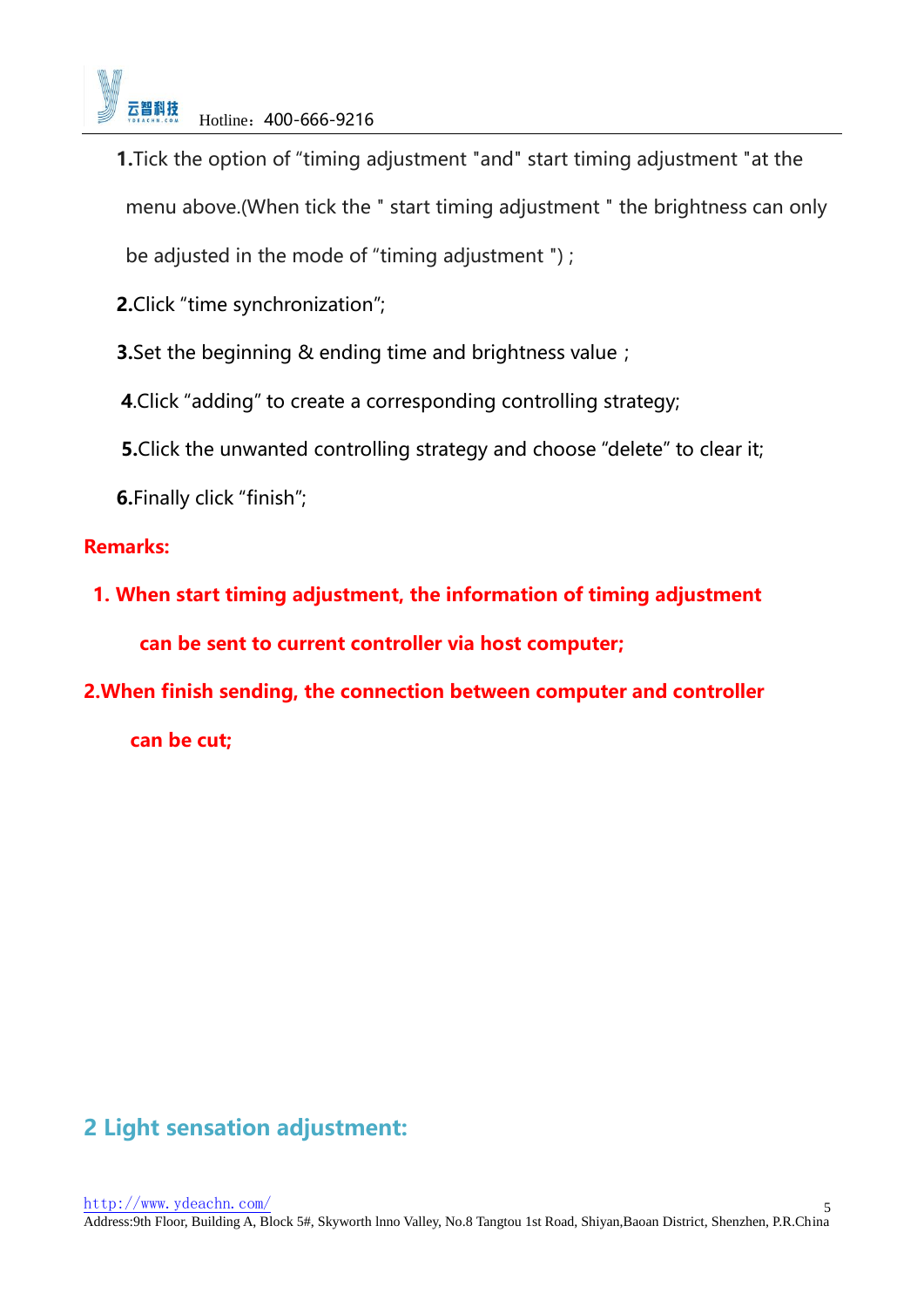

# **2.1 Connection diagram:**

**1.**Brightness sensor is connected to C5.0 via DMX IN, as shown below;

**2.**Brightness sensor adjusts brightness by DMX. Via DMX cascading, it can adjust the

brightness of multiple controllers to realize real-time adjustment;



# **2.2 Use Software to configure the light sensation parameters**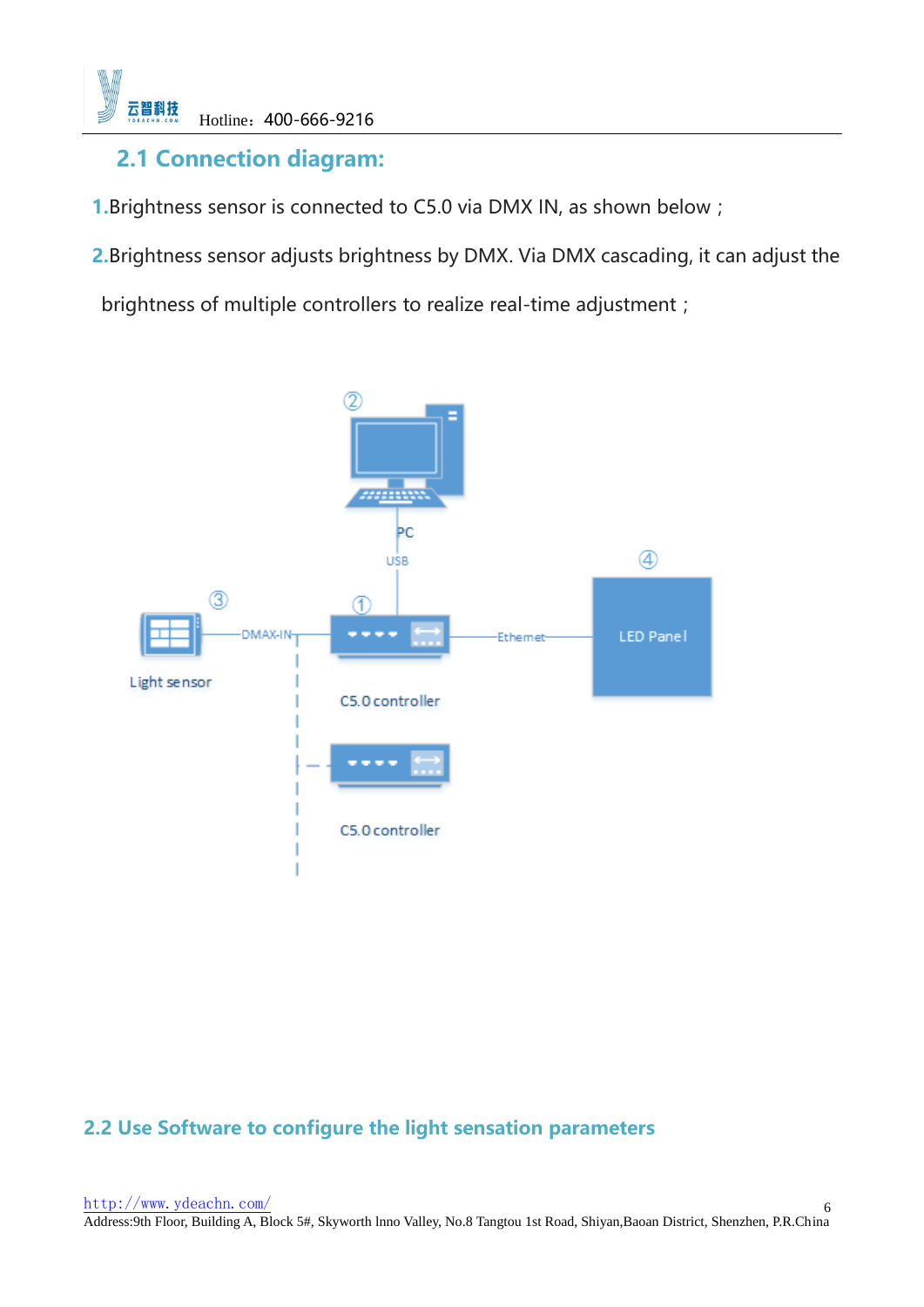

open YdeaFast (v2.0.5) control software, click "function" and click "Automatic

| <b><i><u>IdeaFast</u></i></b>                                 |                                                         |                      |             |           |           |                                |  |  |
|---------------------------------------------------------------|---------------------------------------------------------|----------------------|-------------|-----------|-----------|--------------------------------|--|--|
| Time<br>Timing Adjustment   O Light Adjustment<br>Synchronous |                                                         |                      |             |           |           |                                |  |  |
| Led Index Control Serial                                      |                                                         |                      |             | Current   |           | Curren                         |  |  |
|                                                               |                                                         | <b>COM15</b>         |             | 100       |           | Sensor                         |  |  |
|                                                               |                                                         | m.                   |             |           |           |                                |  |  |
| $LED1 =$                                                      |                                                         |                      |             |           |           |                                |  |  |
|                                                               | $\mathbb{T}\circ$<br>0<br>0<br>illumination range (Lx): |                      |             |           |           |                                |  |  |
| $\vert$ 1<br>Light:                                           |                                                         | $Add(\underline{A})$ |             | Delete(D) |           | Search(                        |  |  |
| I.                                                            | Illumina                                                | Illumination 2       |             |           | Light     |                                |  |  |
|                                                               | 0<br>31                                                 |                      | 30<br>65000 |           | 255<br>2. |                                |  |  |
|                                                               |                                                         |                      |             |           |           |                                |  |  |
|                                                               |                                                         |                      |             |           |           |                                |  |  |
| Startup T_adjust V Startup L_adjust V L_Adjust Preferred      |                                                         |                      |             |           |           |                                |  |  |
|                                                               |                                                         |                      |             |           |           | $Send(\underline{\mathbb{S}})$ |  |  |

Brightness Adjustment DMX" enter configuration interface;

(Picture 4 light sensation parameter configuration)

Light sensor adjusts the configuration options are shown as above, including light interval, brightness value, adding, delete and check( light sensor adjustment does not need time synchronization).

**Light interval:** 0 ~ 65530

**Brightness value:** after setting light interval, set the brightness value.

**Adding:** click to create the controlling strategy of brightness value in the light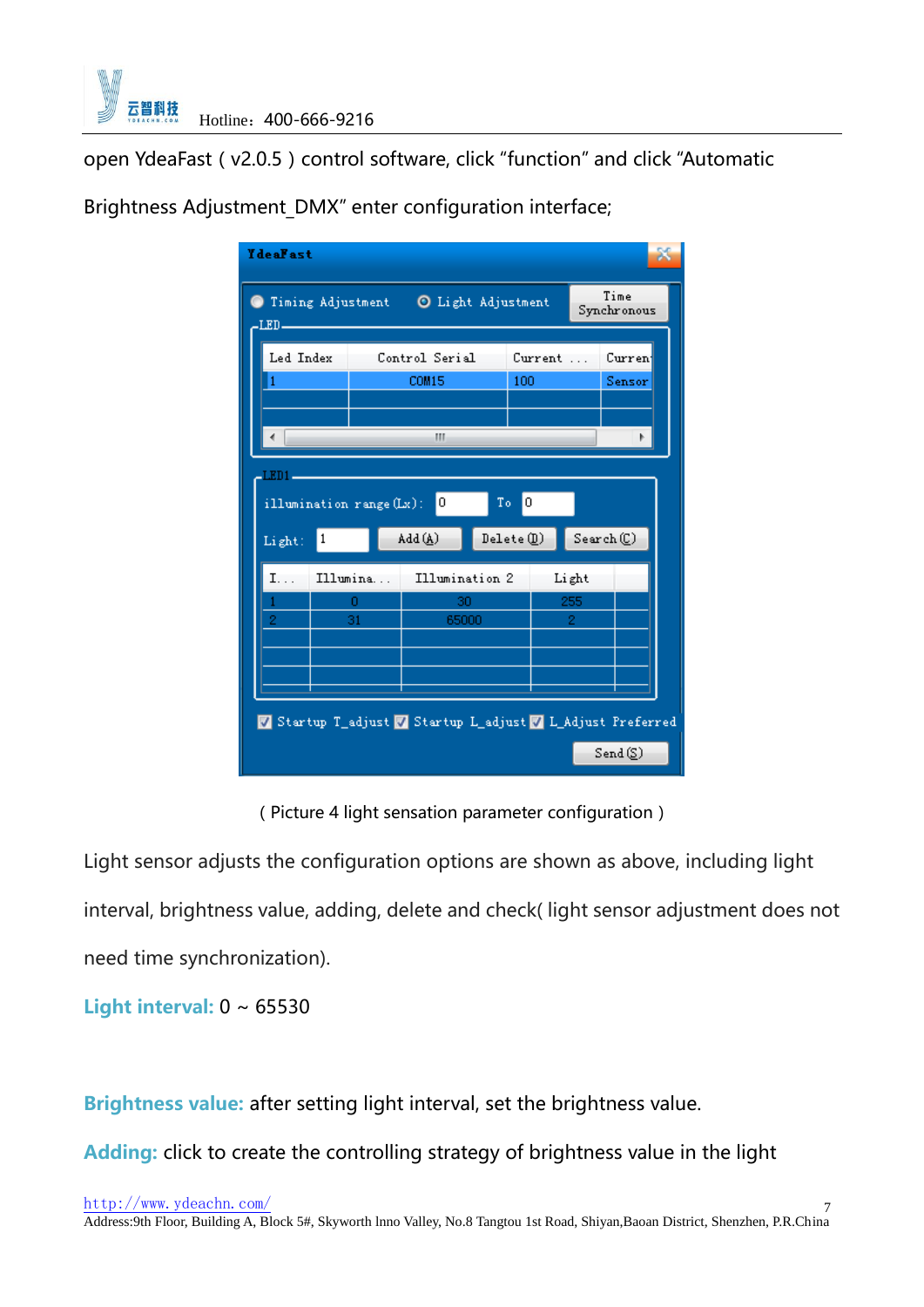

interval.

# **Remarks: when the created light interval is repeated, give priority to the strategy**

## **with lower serial number;**

**Delete:** click the unwanted strategy and click "delete" to clear it.

**Remarks: when there is no controlling strategy, take the brightness manually** 

## **setting as the default brightness value;**

**Inquiry:** click "inquiry" to check the current illuminance

**Remarks :**

**1.The inquiry interval is 1 second, that is to say, every one second the software should check the illuminance to match the corresponding brightness value.**

**2.Light sensation adjustment supports multiple sensors. Double-click the empty area under the controlling port to select the corresponding serial port. Note: This function can be used to record some features of the current sensors, such as the position of the sensor, left, right, or middle. Double-click the blank area below to display an edit box.**

| JM U      |                |         |         |
|-----------|----------------|---------|---------|
| Led Index | Control Serial | Current | Current |
|           | <b>COM15</b>   | 100     | Sensor  |
|           |                |         |         |
|           |                |         |         |



(Picture 5 Brightness sensor )

#### <http://www.ydeachn.com/> **Remarks: Sensors can't be selected until multiple sensors are connected to the**

Address:9th Floor, Building A, Block 5#, Skyworth lnno Valley, No.8 Tangtou 1st Road, Shiyan,Baoan District, Shenzhen, P.R.China 8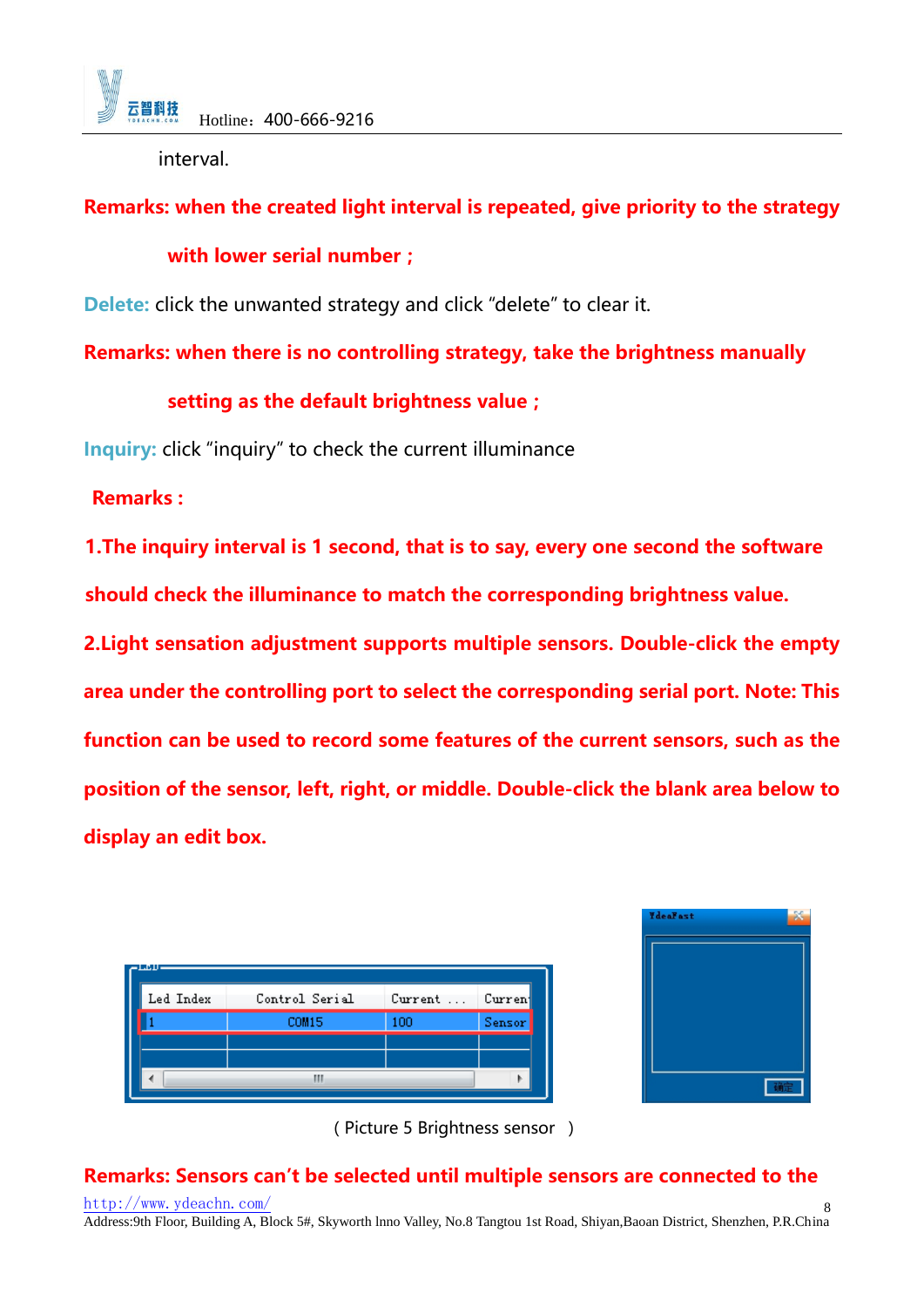

#### **Computer;**

#### **Start and use light sensation adjust mode:**

**1.**First to tick option of "light sensation" and "start light sensation adjustment"

(after tick "start light sensation adjustment", brightness can only be adjusted in

the mode of light sensation.);

- **2.**Set the environmental light interval and corresponding display brightness value;
- **3.**Click "adding" to create a corresponding controlling strategy;
- **4.**If multiple controlling strategies are needed, please repeat step 2 and 3;
- **5.** Click the strategy to and click the " delete " to clear it;
- **6.**Finally click "finish";

# **3 Brightness priority:**